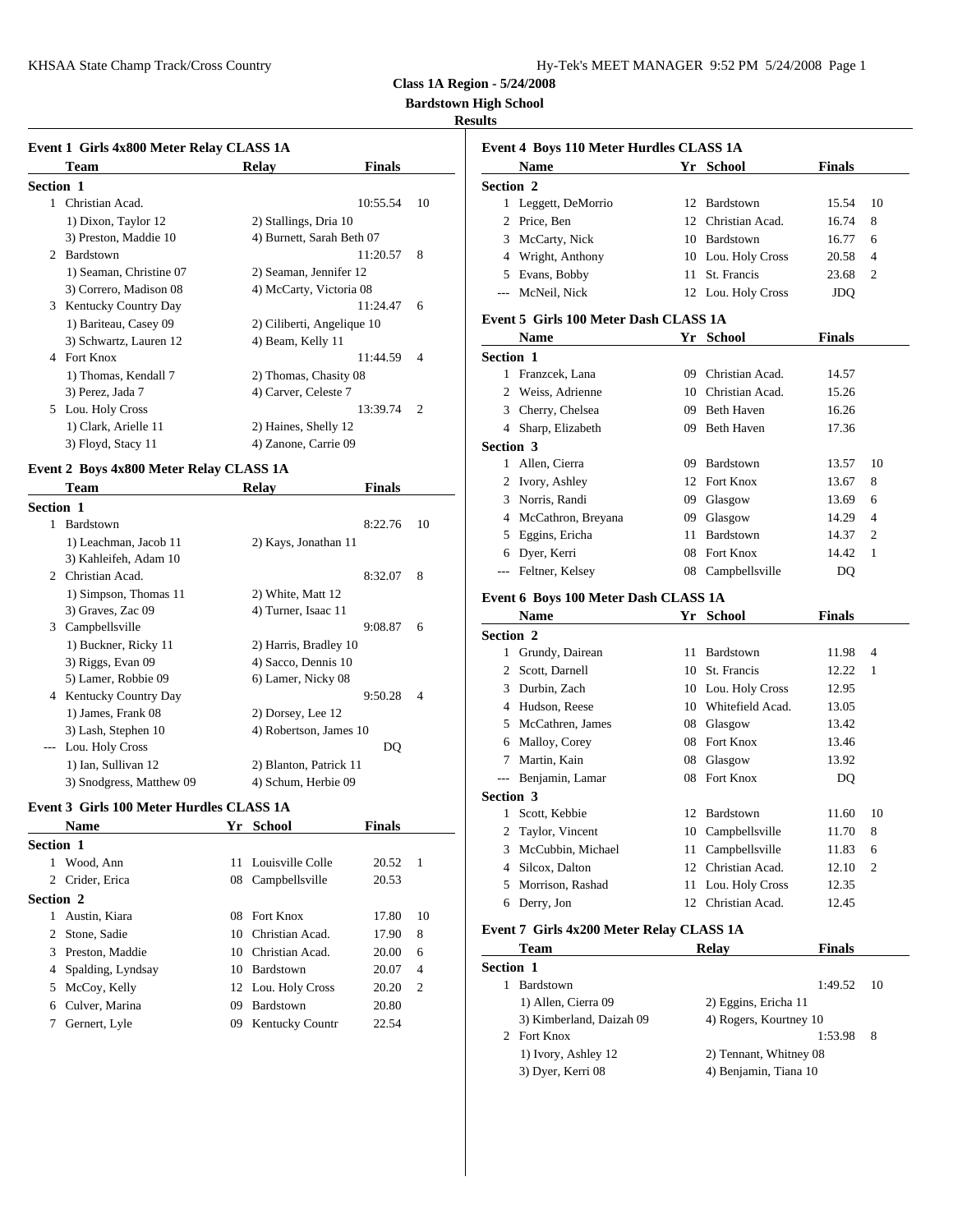## **Bardstown High School**

### **Results**

#### **Section 1 ... (Event 7 Girls 4x200 Meter Relay CLASS 1A)**

|   | $\mathbf{u}$             |                                                  |               |                |           |           |
|---|--------------------------|--------------------------------------------------|---------------|----------------|-----------|-----------|
|   | Team                     | Relay                                            | <b>Finals</b> |                | 11        | Bog       |
| 3 | Glasgow                  |                                                  | 1:55.28       | 6              |           | 12 Shar   |
|   | 1) Rogers, Katherine 10  | 2) Emberton, Taylor 10                           |               |                |           | --- Cilit |
|   | 3) Fushee, Kylie 10      | 4) Holgate, Hannah 10<br>8) Swindle, Courtney 08 |               |                | Event 10  |           |
| 4 | Christian Acad.          |                                                  | 1:56.85       | $\overline{4}$ |           | Nan       |
|   | 1) Price, Marlee 12      | 2) Franzcek, Lana 09                             |               |                | Section 1 |           |
|   | 3) Franzcek, Eva 11      | 4) Parks, Sarah 11                               |               |                |           | Kah       |
| 5 | Campbellsville           |                                                  | 1:58.72       | $\overline{2}$ | 2         | Wel       |
|   | 1) Feltner, Kelsey 08    | 2) Larimore, Devin 10                            |               |                | 3         | Wel       |
|   | 3) Cowherd, Stephanie 09 | 4) Baker, Katherine 10                           |               |                | 4         | Page      |
| 6 | Lou. Holy Cross          |                                                  | 2:04.99       | $\overline{1}$ | 5.        | Burr      |
|   | 1) Floyd, Stacy 11       | 2) Clark, Arielle 11                             |               |                | 6         | Saur      |
|   | 3) Hans, Stephanie 09    | 4) McCoy, Kelly 12                               |               |                |           | Harr      |
| 7 | Kentucky Country Day     |                                                  | 2:06.86       |                | 8         | Clen      |
|   | 1) Beam, Kelly 11        | 2) Austin, Lindsey 10                            |               |                | 9         | McC       |
|   | 3) Gernert, Lyle 09      | 4) Bariteau, Casey 09                            |               |                | 10        | Perro     |
|   |                          |                                                  |               |                |           |           |

#### **Event 8 Boys 4x200 Meter Relay CLASS 1A**

| Team                             | <b>Relay</b> |         |                                                                                                                                                                                                                                                                                                                                     | $\frac{1}{2}$<br><b>DILOU</b> |
|----------------------------------|--------------|---------|-------------------------------------------------------------------------------------------------------------------------------------------------------------------------------------------------------------------------------------------------------------------------------------------------------------------------------------|-------------------------------|
| <b>Section 2</b>                 |              |         |                                                                                                                                                                                                                                                                                                                                     | Event 11 G                    |
| Campbellsville<br>1              |              | 1:34.82 | 10                                                                                                                                                                                                                                                                                                                                  | Tean                          |
| 1) Anderson, Andrew 12           |              |         |                                                                                                                                                                                                                                                                                                                                     | Section 1                     |
| 3) McCubbin, Michael 11          |              |         |                                                                                                                                                                                                                                                                                                                                     | Glasg<br>$\mathbf{1}$         |
| 2 Bardstown                      |              | 1:35.02 | 8                                                                                                                                                                                                                                                                                                                                   | $1)$ M                        |
| 1) Cochran, Quintrey 11          |              |         |                                                                                                                                                                                                                                                                                                                                     | $3)$ Wo                       |
| 3) Edelen, Sean 11               |              |         |                                                                                                                                                                                                                                                                                                                                     | <b>Bards</b><br>2             |
| Christian Acad.<br>$\mathcal{R}$ |              | 1:36.44 | 6                                                                                                                                                                                                                                                                                                                                   | $1)$ Ki                       |
| $1)$ Derry, Jon $12$             |              |         |                                                                                                                                                                                                                                                                                                                                     | $3)$ Ro                       |
| 3) Price, Ben 12                 |              |         |                                                                                                                                                                                                                                                                                                                                     | Fort F<br>3                   |
| 4 Louisville Collegiate          |              | 1:40.29 | $\overline{4}$                                                                                                                                                                                                                                                                                                                      | $1)$ Ivo                      |
| 1) Mattingly, Drew 10            |              |         |                                                                                                                                                                                                                                                                                                                                     | $3)$ Dy                       |
| 3) Noble, Ben 11                 |              |         |                                                                                                                                                                                                                                                                                                                                     | Camp<br>4                     |
| 5 Lou. Holy Cross                |              | 1:40.66 | $\overline{2}$                                                                                                                                                                                                                                                                                                                      | $1)$ Cri                      |
| 1) Hazelwood, Chad 11            |              |         |                                                                                                                                                                                                                                                                                                                                     | $3)$ Co                       |
| 3) Morrison, Rashad 11           |              |         |                                                                                                                                                                                                                                                                                                                                     | Christ<br>5                   |
| <b>Fort Knox</b><br>6            |              | 1:42.01 | 1                                                                                                                                                                                                                                                                                                                                   | $1)$ We                       |
| 1) Garcia-Chavez, Sean 11        |              |         |                                                                                                                                                                                                                                                                                                                                     | 3) Par                        |
| 3) Benjamin, Lamar 08            |              |         |                                                                                                                                                                                                                                                                                                                                     | Lou. I<br>6                   |
| <b>Kentucky Country Day</b>      |              | 1:51.07 |                                                                                                                                                                                                                                                                                                                                     | $1)$ Ha                       |
| 1) Kaczmarek, Kirk 08            |              |         |                                                                                                                                                                                                                                                                                                                                     | $3)$ Mc                       |
| 3) Robertson, James 10           |              |         |                                                                                                                                                                                                                                                                                                                                     |                               |
|                                  |              |         | 2) Buckner, Ricky 11<br>4) Taylor, Vincent 10<br>2) Edelen, Damian 11<br>4) Keene, Djulian 11<br>2) Martin, Andrew 12<br>4) Love, Caleb 09<br>2) Niddiffer, Brandon 10<br>4) Sisk, Remy 11<br>2) Durbin, Zach 10<br>4) Shoenburg, Cody 09<br>2) Jones, Alex 09<br>4) Thompson, Rian 08<br>2) Lash, Stephen 10<br>4) Stoess, Beau 11 | <b>Finals</b>                 |

## **Event 9 Girls 1600 Meter Run CLASS 1A**

|                  | <b>Name</b>          |     | Yr School           | <b>Finals</b> |                | Section 1    |
|------------------|----------------------|-----|---------------------|---------------|----------------|--------------|
| <b>Section 1</b> |                      |     |                     |               |                | <b>Bards</b> |
|                  | 1 Musk, Angela       | 11  | Bethlehem           | 5:41.62       | -10            | $1)$ Ed      |
|                  | 2 Musk, Flannery     | 09  | Bethlehem           | 5:59.00       | 8              | $3)$ Les     |
|                  | 3 Cowles, Whitney    |     | 10 Whitefield Acad. | 6:07.01       | 6              | Christ<br>2  |
|                  | 4 Seaman, Christine  | 07  | Bardstown           | 6:07.32       | $\overline{4}$ | $1)$ Sil     |
|                  | 5 Bloyd, Briitany    | 09  | Beth Haven          | 6:10.95       | - 2            | $3)$ Ma      |
|                  | 6 Flannery, Michelle | 09. | Christian Acad.     | 6:14.08       | - 1            | Camp<br>3    |
|                  | 7 Price, Marlee      |     | 12 Christian Acad.  | 6:25.66       |                | 1) An        |
|                  | 8 Lanham, Mary       |     | 12 Lou. Holy Cross  | 6:42.29       |                | $3)$ Ta      |
| 9                | Daggett, Ruby        |     | 09 Kentucky Countr  | 6:56.46       |                |              |
|                  |                      |     |                     |               |                |              |

| πω               |                                       |    |                   |               |                |
|------------------|---------------------------------------|----|-------------------|---------------|----------------|
| 10               | Eastman, Jessica                      | 11 | Fort Knox         | 7:01.13       |                |
| 11               | Boggs, Amanda                         | 10 | Whitefield Acad.  | 7:27.44       |                |
| 12               | Sharp, Elizabeth                      | 09 | <b>Beth Haven</b> | 8:00.23       |                |
|                  | Ciliberti, Angelique                  | 10 | Kentucky Countr   | DQ            |                |
|                  | Event 10 Boys 1600 Meter Run CLASS 1A |    |                   |               |                |
|                  | <b>Name</b>                           |    | Yr School         | <b>Finals</b> |                |
| <b>Section 1</b> |                                       |    |                   |               |                |
|                  | Kahleifeh, Adam                       | 10 | Bardstown         | 4:31.87       | 10             |
| 2                | Wellum, Joel                          | 12 | Portland Chris.   | 4:33.37       | 8              |
| 3                | Wellum, Justin                        | 10 | Portland Chris.   | 4:33.94       | 6              |
| 4                | Page, Brandon                         | 12 | Christian Acad.   | 4:39.61       | $\overline{4}$ |
| 5                | Burnett, Jared                        | 10 | Christian Acad.   | 4:41.44       | $\overline{c}$ |
| 6                | Saunnders, Patrick                    | 12 | Bethlehem         | 4:52.59       | 1              |
| 7                | Harris, Bradley                       | 10 | Campbellsville    | 5:05.27       |                |
| 8                | Clements, Alexander                   | 11 | Bethlehem         | 5:16.52       |                |
| 9                | McCarty, Cameron                      | 12 | Bardstown         | 5:21.96       |                |
| 10               | Perronie, Dominic                     | 09 | Lou. Holy Cross   | 5:26.25       |                |
| 11               | Riggs, Evan                           | 09 | Campbellsville    | 5:29.29       |                |
| 12               | Snodgress, Matthew                    | 09 | Lou. Holy Cross   | 5:30.89       |                |
|                  |                                       |    |                   |               |                |

## **Event 11 Girls 4x100 Meter Relay CLASS 1A**

| <b>Team</b>              | Relay                | <b>Finals</b> |                                                                                                   |
|--------------------------|----------------------|---------------|---------------------------------------------------------------------------------------------------|
| Section 1                |                      |               |                                                                                                   |
| Glasgow                  |                      | 52.53         | 10                                                                                                |
| 1) McCathron, Breyana 09 | 2) Norris, Randi 09  |               |                                                                                                   |
| 3) Wood, Emilee 08       | 4) Stuart, Devon 08  |               |                                                                                                   |
| Bardstown                |                      | 52.65         | 8                                                                                                 |
| 1) Kimberland, Daizah 09 | 2) Allen, Cierra 09  |               |                                                                                                   |
| 3) Rogers, Kourtney 10   | 4) Eggins, Ericha 11 |               |                                                                                                   |
| <b>Fort Knox</b>         |                      | 54.60         | 6                                                                                                 |
| 1) Ivory, Ashley 12      |                      |               |                                                                                                   |
| 3) Dyer, Kerri 08        |                      |               |                                                                                                   |
| Campbellsville           |                      | 56.52         | $\overline{4}$                                                                                    |
| 1) Crider, Erica 08      |                      |               |                                                                                                   |
| 3) Cowherd, Stephanie 09 | 4) Smith, Danika 08  |               |                                                                                                   |
| Christian Acad.          |                      | 58.03         | 2                                                                                                 |
| 1) Weiss, Adrienne 10    | 2) Shubert, Jessi 12 |               |                                                                                                   |
| 3) Parks, Sarah 11       |                      |               |                                                                                                   |
| 6 Lou. Holy Cross        |                      | 1:00.69       | 1                                                                                                 |
| 1) Haines, Shelly 12     | 2) Clark, Arielle 11 |               |                                                                                                   |
| 3) McCoy, Kelly 12       | 4) Zanone, Carrie 09 |               |                                                                                                   |
|                          |                      |               | 2) Benjamin, Tiana 10<br>4) Tennant, Whitney 08<br>2) Feltner, Kelsey 08<br>4) Ortkiese, Sarah 10 |

#### **Event 12 Boys 4x100 Meter Relay CLASS 1A**

|           | <b>Team</b>             | Relay                 | <b>Finals</b> |      |
|-----------|-------------------------|-----------------------|---------------|------|
| Section 1 |                         |                       |               |      |
|           | Bardstown               |                       | 45.25         | - 10 |
|           | 1) Edelen, Sean 11      | 2) Edelen, Damian 11  |               |      |
|           | 3) Leggett, DeMorrio 12 | 4) Scott, Kebbie 12   |               |      |
|           | 2 Christian Acad.       |                       | 46.52         | - 8  |
|           | 1) Silcox, Dalton 12    | $2)$ Derry, Jon 12    |               |      |
|           | 3) Martin, Andrew 12    | 4) English, Connor 10 |               |      |
|           | 3 Campbellsville        |                       | 48.10         | 6    |
|           | 1) Anderson, Andrew 12  | 2) Buckner, Ricky 11  |               |      |
|           | 3) Taylor, Vincent 10   | 4) Horn, Jacob 11     |               |      |
|           |                         |                       |               |      |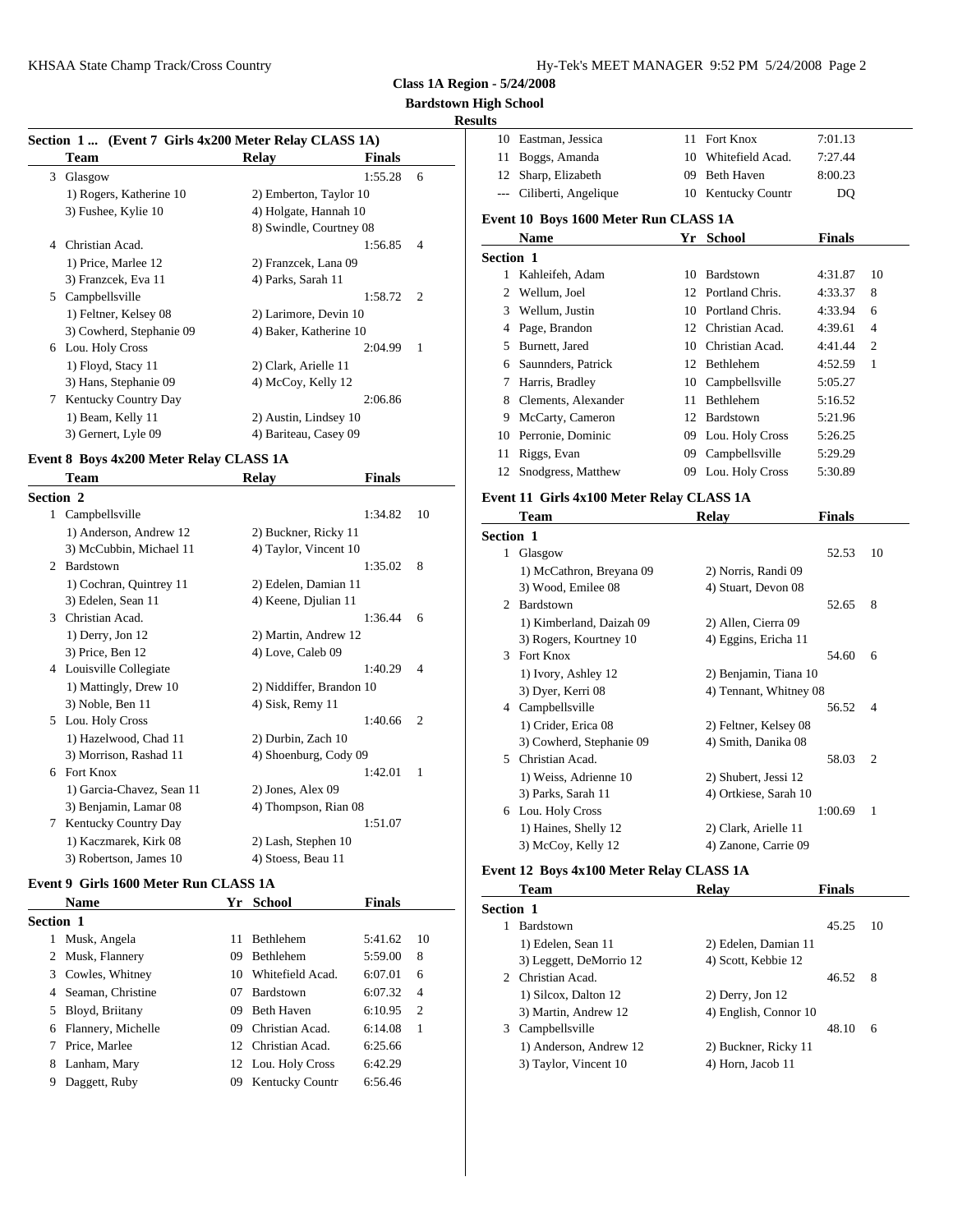| Hy-Tek's MEET MANAGER 9:52 PM 5/24/2008 Page 3 |  |  |  |
|------------------------------------------------|--|--|--|
|------------------------------------------------|--|--|--|

**Bardstown High School**

### **Results**

|           |                                                       |    |                        |               |                | <b>Results</b>            |
|-----------|-------------------------------------------------------|----|------------------------|---------------|----------------|---------------------------|
|           | Section 1  (Event 12 Boys 4x100 Meter Relay CLASS 1A) |    |                        |               |                | Section 2                 |
|           | Team                                                  |    | <b>Relay</b>           | Finals        |                | 1 Stone, Sad              |
|           | 4 Eminence                                            |    |                        | 48.28         | $\overline{4}$ | 2 Austin, Ki              |
|           | 1) Armstrong, Sydney 12                               |    | 2) Berry, Edward 11    |               |                | 3 Preston, M              |
|           | 3) Roberts, Brock 11                                  |    | 4) Lindsay, Trey       |               |                | 4 Crider, Eri             |
|           | 5) Cooper, Tyrone 10                                  |    |                        |               |                | 5 Wood, An                |
|           | 5 Lou. Holy Cross                                     |    |                        | 50.92         | 2              | Spalding, l<br>6          |
|           | 1) Durbin, Zach 10                                    |    | 2) McNeil, Nick 12     |               |                |                           |
|           | 3) McCardwell, Sean 11                                |    | 4) Martin, Chase 11    |               |                | <b>Event 16 Boys</b>      |
|           | 6 Kentucky Country Day                                |    |                        | 52.52         | 1              | Name                      |
|           | 1) Lash, Stephen 10                                   |    | 2) Robertson, James 10 |               |                | Section 1                 |
|           | 3) Stoess, Beau 11                                    |    | 4) James, Frank 08     |               |                | 1 Sacco, Dei              |
|           | 7 Fort Knox                                           |    |                        | 53.17         |                | 2 Wright, Ar              |
|           | 1) Garcia-Chavez, Sean 11                             |    | 2) Benjamin, Lamar 08  |               |                | <b>Section 2</b>          |
|           | 3) Jones, Alex 09                                     |    | 4) Thompson, Rian 08   |               |                | 1 Price, Ben              |
|           | Event 13 Girls 400 Meter Dash CLASS 1A                |    |                        |               |                | 2 Leachman                |
|           | <b>Name</b>                                           |    | Yr School              | <b>Finals</b> |                | 3 McCarty, I              |
|           |                                                       |    |                        |               |                | Shoenburg<br>4            |
| Section 1 |                                                       |    |                        |               |                | Sisk, Rem<br>5            |
|           | 1 Fushee, Kylie                                       |    | 10 Glasgow             | 1:07.49       | $\overline{4}$ | 6 White, Ma               |
|           | 2 Tennant, Whitney                                    |    | 08 Fort Knox           | 1:11.34       |                | Johnson, T<br>7           |
|           | 3 Larimore, Devin                                     |    | 10 Campbellsville      | 1:13.01       |                |                           |
|           | 4 Seaman, Marie                                       | 07 | Bardstown              | 1:14.61       |                | <b>Event 17 Girls</b>     |
|           | 5 Murrell, Morgan                                     |    | 10 Campbellsville      | 1:22.10       |                | Name                      |
|           | 6 Clark, Arielle                                      |    | 11 Lou. Holy Cross     | 1:23.75       |                | Section 1                 |
| Section 2 |                                                       |    |                        |               |                | 1 Dixon, Tay              |
|           | 1 Allen, Cierra                                       |    | 09 Bardstown           | 1:04.05       | 10             | Musk, Ang<br>$\mathbf{2}$ |
|           | 2 Rogers, Katherine                                   |    | 10 Glasgow             | 1:05.01       | 8              | 3<br>Cowles, W            |
|           | 3 Franzcek, Eva                                       |    | 11 Christian Acad.     | 1:06.12       | 6              | Correro, M.               |
|           | 4 Thomas, Kendall                                     |    | 7 Fort Knox            | 1:09.41       | 2              | Burnett, Sa<br>5          |
| 5         | Noblitt, Lauren                                       |    | 08 Christian Acad.     | 1:10.41       | 1              | 6 Musk, Flar              |
|           | 6 Bariteau, Casey                                     |    | 09 Kentucky Countr     | 1:15.36       |                | 7 Lanham, N               |
|           |                                                       |    |                        |               |                | 8 Schwartz,               |
|           | Event 14 Boys 400 Meter Dash CLASS 1A                 |    |                        |               |                | 9 McCarty,                |
|           | <b>Name</b>                                           |    | Yr School              | <b>Finals</b> |                | Carver, Ce<br>9           |
| Section 2 |                                                       |    |                        |               |                | Perez, Jada<br>11         |
|           | 1 Hudson, Reese                                       |    | 10 Whitefield Acad.    | 58.07         | $\mathbf{1}$   | Walter, Ma<br>12          |
|           | 2 Kaczmarek, Kirk                                     |    | 08 Kentucky Countr     | 58.30         |                | 13<br>Alexander.          |
|           | 3 Clare, Ashton                                       |    | 08 Fort Knox           | 59.70         |                | 14 Boggs, An              |
|           | 4 Ian, Sullivan                                       |    | 12 Lou. Holy Cross     | 1:02.04       |                |                           |
|           | 5 Noble, Ben                                          |    | 11 Louisville Colle    | 1:03.94       |                | <b>Event 18 Boys</b>      |
|           | --- Evans, Bobby                                      | 11 | St. Francis            | DQ            |                | <b>Name</b>               |
| Section 3 |                                                       |    |                        |               |                | Section 1                 |
|           | 1 Edelen, Damian                                      |    | 11 Bardstown           | 52.69         | 10             | 1 Wellum, Jo              |
|           | 2 Keene, Djulian                                      |    | 11 Bardstown           | 53.10         | 8              | 2 Kahleifeh,              |
|           | 3 Dorsey, Lee                                         |    | 12 Kentucky Countr     | 53.20         | 6              | 3 Mattingly,              |
|           | 4 Petry, Michael                                      |    | 12 Portland Chris.     | 54.36         | 4              | 3 Kays, Jona              |
|           | 5 English, Connor                                     |    | 10 Christian Acad.     | 55.34         | 2              | Simpson, 7<br>5           |
|           | 6 Garcia-Chavez, Sean                                 |    | 11 Fort Knox           | 1:00.14       |                | 6 Buckner, F              |
|           |                                                       |    |                        |               |                | Burnett, Ja<br>7          |
|           | Event 15 Girls 300 Meter Hurdles CLASS 1A             |    |                        |               |                | 8 Clements,               |
|           | Name                                                  |    | Yr School              | <b>Finals</b> |                | Section 2                 |

| <b>Section 1</b> |                                                                                 |  |  |  |  |
|------------------|---------------------------------------------------------------------------------|--|--|--|--|
| 09 Bardstown     | 58.95<br>$\mathbf{2}$                                                           |  |  |  |  |
| 08 Glasgow       | 1:00.25<br>3 <sup>1</sup>                                                       |  |  |  |  |
|                  | 1:00.82                                                                         |  |  |  |  |
|                  | 1 Culver, Marina<br>2 Swindle, Courtney<br>3 McCoy, Kelly<br>12 Lou. Holy Cross |  |  |  |  |

| 1                | Stone, Sadie                             |    | 10 Christian Acad.  | 49.92         | 10             |
|------------------|------------------------------------------|----|---------------------|---------------|----------------|
|                  | 2 Austin, Kiara                          |    | 08 Fort Knox        | 51.43         | 8              |
|                  | 3 Preston, Maddie                        |    | 10 Christian Acad.  | 51.74         | 6              |
|                  | 4 Crider, Erica                          |    | 08 Campbellsville   | 56.58         | 4              |
|                  | 5 Wood, Ann                              |    | 11 Louisville Colle | 57.13         | 2              |
| 6                | Spalding, Lyndsay                        |    | 10 Bardstown        | 57.43         | $\mathbf{1}$   |
|                  | Event 16 Boys 300 Meter Hurdles CLASS 1A |    |                     |               |                |
|                  | Name                                     |    | Yr School           | <b>Finals</b> |                |
| <b>Section 1</b> |                                          |    |                     |               |                |
|                  | 1 Sacco, Dennis                          |    | 10 Campbellsville   | 48.88         | 1              |
|                  | 2 Wright, Anthony                        |    | 10 Lou. Holy Cross  | 50.77         |                |
| <b>Section 2</b> |                                          |    |                     |               |                |
|                  | 1 Price, Ben                             |    | 12 Christian Acad.  | 42.21         | 10             |
|                  | 2 Leachman, Jacob                        |    | 11 Bardstown        | 43.81         | 8              |
|                  | 3 McCarty, Nick                          |    | 10 Bardstown        | 44.16         | 6              |
|                  | 4 Shoenburg, Cody                        |    | 09 Lou. Holy Cross  | 46.68         | 4              |
|                  | 5 Sisk, Remy                             |    | 11 Louisville Colle | 46.80         | 2              |
|                  | 6 White, Matt                            |    | 12 Christian Acad.  | 49.23         |                |
| 7                | Johnson, Torre                           |    | 08 Fort Knox        | 53.84         |                |
|                  |                                          |    |                     |               |                |
|                  | Event 17 Girls 800 Meter Run CLASS 1A    |    |                     |               |                |
|                  | Name                                     |    | Yr School           | Finals        |                |
| <b>Section 1</b> |                                          |    |                     |               |                |
|                  | 1 Dixon, Taylor                          |    | 12 Christian Acad.  | 2:31.54       | 10             |
|                  | 2 Musk, Angela                           |    | 11 Bethlehem        | 2:32.01       | 8              |
|                  | 3 Cowles, Whitney                        |    | 10 Whitefield Acad. | 2:42.59       | 6              |
|                  | 4 Correro, Madison                       |    | 08 Bardstown        | 2:43.70       | $\overline{4}$ |
|                  | 5 Burnett, Sarah Beth                    |    | 07 Christian Acad.  | 2:47.33       | 2              |
|                  | 6 Musk, Flannery                         |    | 09 Bethlehem        | 2:47.53       | 1              |
|                  | 7 Lanham, Mary                           |    | 12 Lou. Holy Cross  | 2:49.56       |                |
|                  | 8 Schwartz, Lauren                       |    | 12 Kentucky Countr  | 2:51.13       |                |
|                  | 9 McCarty, Victoria                      |    | 08 Bardstown        | 2:57.54       |                |
|                  | 9 Carver, Celeste                        |    | 7 Fort Knox         | 2:57.54       |                |
|                  | 11 Perez, Jada                           |    | 7 Fort Knox         | 2:58.23       |                |
|                  | 12 Walter, Mary                          |    | 10 Louisville Colle | 3:05.48       |                |
|                  | 13 Alexander, Lauren                     |    | 08 Glasgow          | 3:07.42       |                |
|                  | 14 Boggs, Amanda                         |    | 10 Whitefield Acad. | 3:19.60       |                |
|                  |                                          |    |                     |               |                |
|                  | Event 18 Boys 800 Meter Run CLASS 1A     |    |                     |               |                |
|                  | <b>Name</b>                              | Yr | <u>School</u>       | <b>Finals</b> |                |
| <b>Section 1</b> |                                          |    |                     |               |                |
|                  | 1 Wellum, Joel                           |    | 12 Portland Chris.  | 2:02.27       | 10             |
|                  | 2 Kahleifeh, Adam                        |    | 10 Bardstown        | 2:03.39       | 8              |
|                  | 3 Mattingly, Drew                        |    | 10 Louisville Colle | 2:07.40       | 5              |
|                  | 3 Kays, Jonathan                         | 11 | Bardstown           | 2:07.40       | 5              |
| 5                | Simpson, Thomas                          | 11 | Christian Acad.     | 2:10.25       | 2              |
| 6                | Buckner, Ricky                           | 11 | Campbellsville      | 2:18.30       | 1              |
| 7                | Burnett, Jared                           |    | 10 Christian Acad.  | 2:20.93       |                |
|                  | 8 Clements, Alexander                    |    | 11 Bethlehem        | 2:25.54       |                |
| Section 2        |                                          |    |                     |               |                |
|                  | 1 Garza, Fabian                          |    | 08 Fort Knox        | 2:28.23       |                |

 James, Frank 08 Kentucky Countr 2:30.08 Lamer, Robbie 09 Campbellsville 2:37.02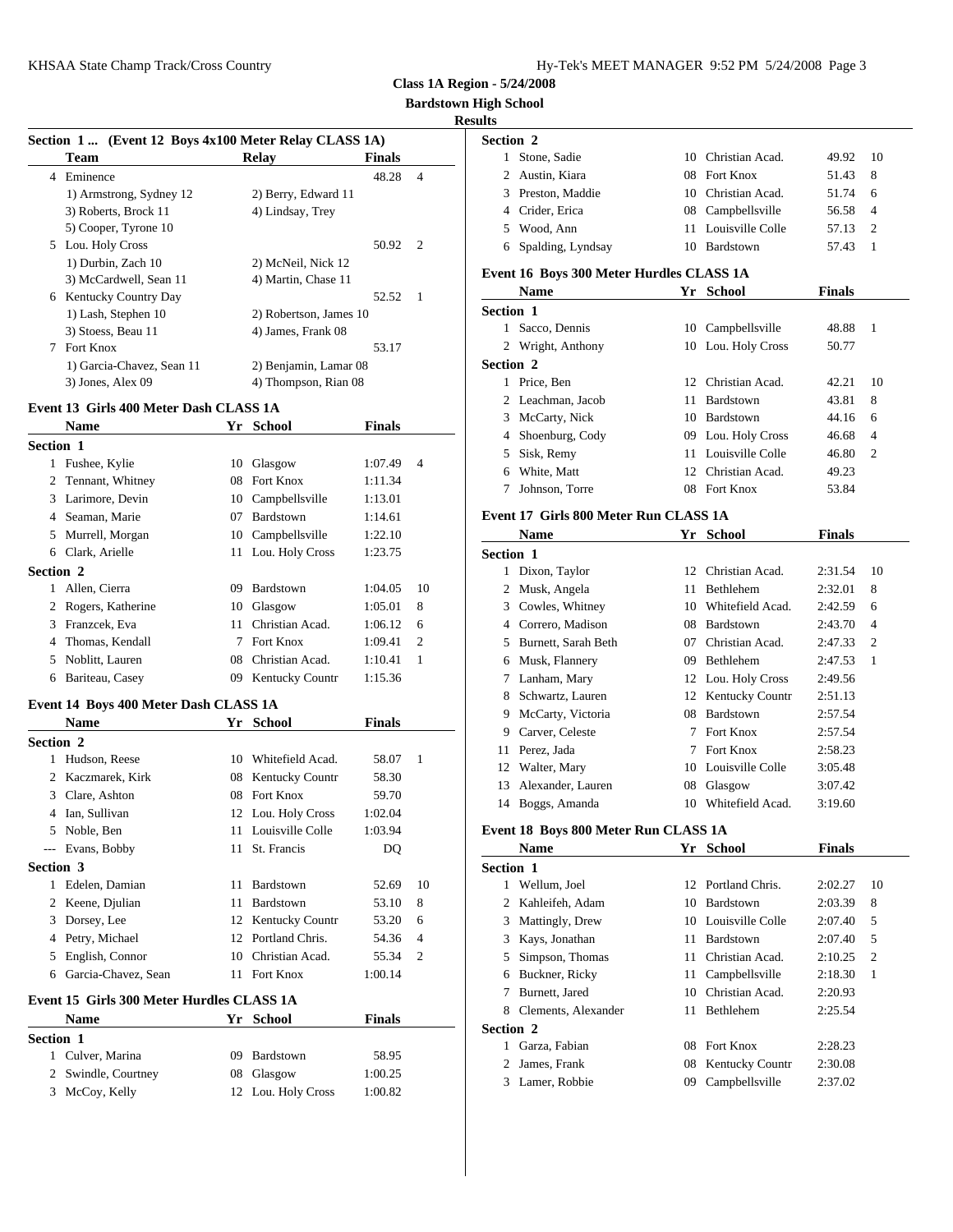| Hy-Tek's MEET MANAGER 9:52 PM 5/24/2008 Page 4 |  |  |  |
|------------------------------------------------|--|--|--|
|------------------------------------------------|--|--|--|

**Bardstown High School**

### **Results**

|                 | Section 2  (Event 18 Boys 800 Meter Run CLASS 1A) |    |                     |               |      | 7 Eastm                 |
|-----------------|---------------------------------------------------|----|---------------------|---------------|------|-------------------------|
|                 | Name                                              |    | Yr School           | <b>Finals</b> |      | Belzk<br>8              |
|                 | 4 Hudson, Reese                                   |    | 10 Whitefield Acad. | 2:38.54       |      | Event 22 B              |
|                 | 5 Reyna, Alex                                     |    | 09 Bethlehem        | 2:45.00       |      | Nam                     |
|                 | Event 19 Girls 200 Meter Dash CLASS 1A            |    |                     |               |      | <b>Section 1</b>        |
|                 | <b>Name</b>                                       |    | Yr School           | <b>Finals</b> |      | 1 Page,                 |
| Section 1       |                                                   |    |                     |               |      | 2 Wellu                 |
|                 | 1 Dyer, Kerri                                     |    | 08 Fort Knox        | 28.93         | 1    | Blink<br>3              |
|                 | 2 Noblitt, Lauren                                 |    | 08 Christian Acad.  | 29.28         |      | Sacco<br>$\overline{4}$ |
|                 | 3 Hans, Stephanie                                 |    | 09 Lou. Holy Cross  | 32.19         |      | Saunr<br>5              |
|                 | 4 Zanone, Carrie                                  |    | 09 Lou. Holy Cross  | 32.79         |      | 6 Mosc                  |
|                 | 5 Cherry, Chelsea                                 |    | 09 Beth Haven       | 33.55         |      | Kahle<br>7              |
|                 | 6 Sharp, Elizabeth                                |    | 09 Beth Haven       | 37.74         |      | 8<br>Perro              |
| Section 2       |                                                   |    |                     |               |      | 9<br>Snodg              |
|                 | 1 Kimberland, Daizah                              |    | 09 Bardstown        | 27.19         | 10   | 10<br>Riggs             |
|                 | 2 Norris, Randi                                   | 09 | Glasgow             | 27.28         | 8    |                         |
| 3               | Allen, Cierra                                     |    | 09 Bardstown        | 27.53         | 6    | Event 23 G              |
|                 | 4 Ivory, Ashley                                   |    | 12 Fort Knox        | 27.99         | 4    | Tean                    |
|                 | 5 Feltner, Kelsey                                 |    | 08 Campbellsville   | 28.25         | 2    | <b>Section 1</b>        |
|                 | 6 Stone, Sadie                                    |    | 10 Christian Acad.  | 29.11         |      | 1 Glasg                 |
| $7\phantom{.0}$ | Cowherd, Stephanie                                |    | 09 Campbellsville   | 29.25         |      | $1)$ Ro                 |
|                 | 8 Bailey, Kennedy                                 |    | 07 Glasgow          | 29.30         |      | 3) Ho                   |
|                 |                                                   |    |                     |               |      | 2 Christ                |
|                 | Event 20 Boys 200 Meter Dash CLASS 1A             |    |                     |               |      | $1)$ Sto                |
|                 | <b>Name</b>                                       |    | Yr School           | <b>Finals</b> |      | $3)$ Di                 |
| Section 1       |                                                   |    |                     |               |      | 3 Fort F                |
|                 | 1 Martin, Kain                                    |    | 08 Glasgow          | 28.14         |      | 1) Ra<br>3) Th          |
|                 | 2 Evans, Bobby                                    | 11 | St. Francis         | 28.74         |      | 4 Bards                 |
| Section 2       |                                                   |    |                     |               |      | 1) M                    |
|                 | 1 Lyvers, Ben                                     |    | 09 Bardstown        | 24.95         | 1    | 3) Co                   |
|                 | 2 Scott, Darnell                                  |    | 10 St. Francis      | 25.18         |      |                         |
|                 | 3 Martin, Andrew                                  |    | 12 Christian Acad.  | 25.48         |      | Event 24 B              |
|                 | 4 Sisk, Remy                                      |    | 11 Louisville Colle | 25.61         |      | Tean                    |
|                 | 5 Benjamin, Lamar                                 |    | 08 Fort Knox        | 25.88         |      | <b>Section 1</b>        |
|                 | 6 McCathren, James                                |    | 08 Glasgow          | 26.51         |      | 1 Bards                 |
| 7               | Thompson, Rian                                    |    | 08 Fort Knox        | 27.28         |      | 1) M                    |
|                 | 8 Robertson, James                                |    | 10 Kentucky Countr  | 27.73         |      | 3) Ke                   |
| Section 3       |                                                   |    |                     |               |      | 2 Christ                |
|                 | 1 McCubbin, Michael                               |    | 11 Campbellsville   | 23.57         | - 10 | 1) En                   |
|                 | 2 Anderson, Andrew                                |    | 12 Campbellsville   | 23.97         | 8    | 3) De                   |
| 3               | Dorsey, Lee                                       |    | 12 Kentucky Countr  | 24.00         | 6    | 3 Kentu<br>$1)$ Do      |
|                 | 4 Niddiffer, Brandon                              |    | 10 Louisville Colle | 24.71         | 4    | 3) Jan                  |
| 5               | Phillips, DeAngelo                                |    | 11 Bardstown        | 24.94         | 2    | 4 Camp                  |
|                 | 6 Martin, Chase                                   |    | 11 Lou. Holy Cross  | 25.37         |      | 1) Ha                   |
|                 | Event 21 Girls 3200 Meter Run CLASS 1A            |    |                     |               |      | $3)$ Lar                |
|                 | Name                                              |    | Yr School           | <b>Finals</b> |      | 5 Fort F                |
| Section 1       |                                                   |    |                     |               |      | $1)$ Jor                |
|                 | 1 Musk, Angela                                    | 11 | Bethlehem           | 12:45.74      | 10   | 3) Ga                   |
| 2               | Stallings, Dria                                   |    | 10 Christian Acad.  | 12:52.21      | 8    |                         |
| 3               | Ciliberti, Angelique                              |    | 10 Kentucky Countr  | 13:44.17      | 6    |                         |
| 4               | Seaman, Christine                                 |    | 07 Bardstown        | 13:50.14      | 4    |                         |
| 5               | Bloyd, Briitany                                   |    | 09 Beth Haven       | 14:03.48      | 2    |                         |
| 6               | Beer, Kara                                        |    | 12 Christian Acad.  | 14:09.56      | 1    |                         |
|                 |                                                   |    |                     |               |      |                         |
|                 |                                                   |    |                     |               |      |                         |

|                  | Eastman, Jessica                               | 11 Fort Knox                               | 15:19.02      |    |
|------------------|------------------------------------------------|--------------------------------------------|---------------|----|
|                  | 8 Belzley, Xan                                 | 09 Kentucky Countr                         | 15:50.37      |    |
|                  | Event 22 Boys 3200 Meter Run CLASS 1A          |                                            |               |    |
|                  | <b>Name</b>                                    | Yr School                                  | <b>Finals</b> |    |
| <b>Section 1</b> |                                                |                                            |               |    |
|                  | 1 Page, Brandon                                | 12 Christian Acad.                         | 10:22.69      | 10 |
|                  | 2 Wellum, Justin                               | 10 Portland Chris.                         | 10:30.10      | 8  |
|                  | 3 Blinkhorn, Jon                               | 11 Christian Acad.                         |               |    |
|                  |                                                |                                            | 10:40.31      | 6  |
|                  | 4 Sacco, Dennis                                | 10 Campbellsville                          | 10:44.19      | 4  |
|                  | 5 Saunnders, Patrick                           | 12 Bethlehem                               | 10:47.58      | 2  |
|                  | 6 Moschetti, Phillip                           | 12 Bardstown                               | 11:24.42      | 1  |
|                  | 7 Kahleifeh, Adam                              | 10 Bardstown                               | 11:26.39      |    |
|                  | 8 Perronie, Dominic                            | 09 Lou. Holy Cross                         | 11:39.67      |    |
| 9                | Snodgress, Matthew                             | 09 Lou. Holy Cross                         | 11:59.98      |    |
|                  | 10 Riggs, Evan                                 | 09 Campbellsville                          | 12:36.46      |    |
|                  | Event 23 Girls 4x400 Meter Relay CLASS 1A      |                                            |               |    |
|                  | Team                                           | <b>Relay</b>                               | <b>Finals</b> |    |
| <b>Section 1</b> |                                                |                                            |               |    |
|                  | 1 Glasgow                                      |                                            | 4:32.41       | 10 |
|                  | 1) Rogers, Katherine 10                        | 2) Emberton, Taylor 10                     |               |    |
|                  | 3) Holgate, Hannah 10                          | 4) Fushee, Kylie 10                        |               |    |
|                  | 2 Christian Acad.                              |                                            | 4:37.32       | 8  |
|                  | 1) Stone, Sadie 10                             | 2) Preston, Maddie 10                      |               |    |
|                  | 3) Dixon, Taylor 12                            | 4) Franzcek, Eva 11                        |               |    |
|                  | 3 Fort Knox                                    |                                            | 4:47.27       | 6  |
|                  | 1) Raney, Emmy 10                              | 2) Tennant, Whitney 08                     |               |    |
|                  | 3) Thomas, Chasity 08                          | 4) Thomas, Kendall 7                       |               |    |
|                  | 4 Bardstown                                    |                                            | 4:50.10       | 4  |
|                  | 1) McCarty, Victoria 08                        | 2) Seaman, Marie 07                        |               |    |
|                  | 3) Correro, Madison 08                         | 4) Seaman, Jennifer 12                     |               |    |
|                  |                                                |                                            |               |    |
|                  |                                                |                                            |               |    |
|                  | Event 24 Boys 4x400 Meter Relay CLASS 1A       |                                            |               |    |
|                  | Team                                           | Relay                                      | <b>Finals</b> |    |
| <b>Section 1</b> |                                                |                                            |               |    |
|                  | 1 Bardstown                                    |                                            | 3:36.31       | 10 |
|                  | 1) McCarty, Cameron 12                         | 2) Kays, Jonathan 11                       |               |    |
|                  | 3) Keene, Djulian 11                           | 4) McCarty, Nick 10                        |               |    |
|                  | 2 Christian Acad.                              |                                            | 3:44.15       | 8  |
|                  | 1) English, Connor 10                          | 2) Price, Ben 12                           |               |    |
|                  | 3) Derry, Jon 12                               | 4) Noblitt, Bryce 12                       |               |    |
|                  | 3 Kentucky Country Day                         |                                            | 3:53.29       | 6  |
|                  | 1) Dorsey, Lee 12                              | 2) Kaczmarek, Kirk 08                      |               |    |
|                  | 3) James, Frank 08                             | 4) Stoess, Beau 11                         |               |    |
|                  | 4 Campbellsville                               |                                            | 4:14.83       | 4  |
|                  | 1) Harris, Bradley 10                          | 2) Anderson, Andrew 12                     |               |    |
|                  | 3) Lamer, Robbie 09                            | 4) Horn, Jacob 11                          |               |    |
|                  | 5 Fort Knox                                    |                                            | 4:15.68       | 2  |
|                  | 1) Jones, Alex 09<br>3) Garcia-Chavez, Sean 11 | 2) Garza, Fabian 08<br>4) Clare, Ashton 08 |               |    |

Women - CLASS 1A - Team Rankings - 18 Events Scored